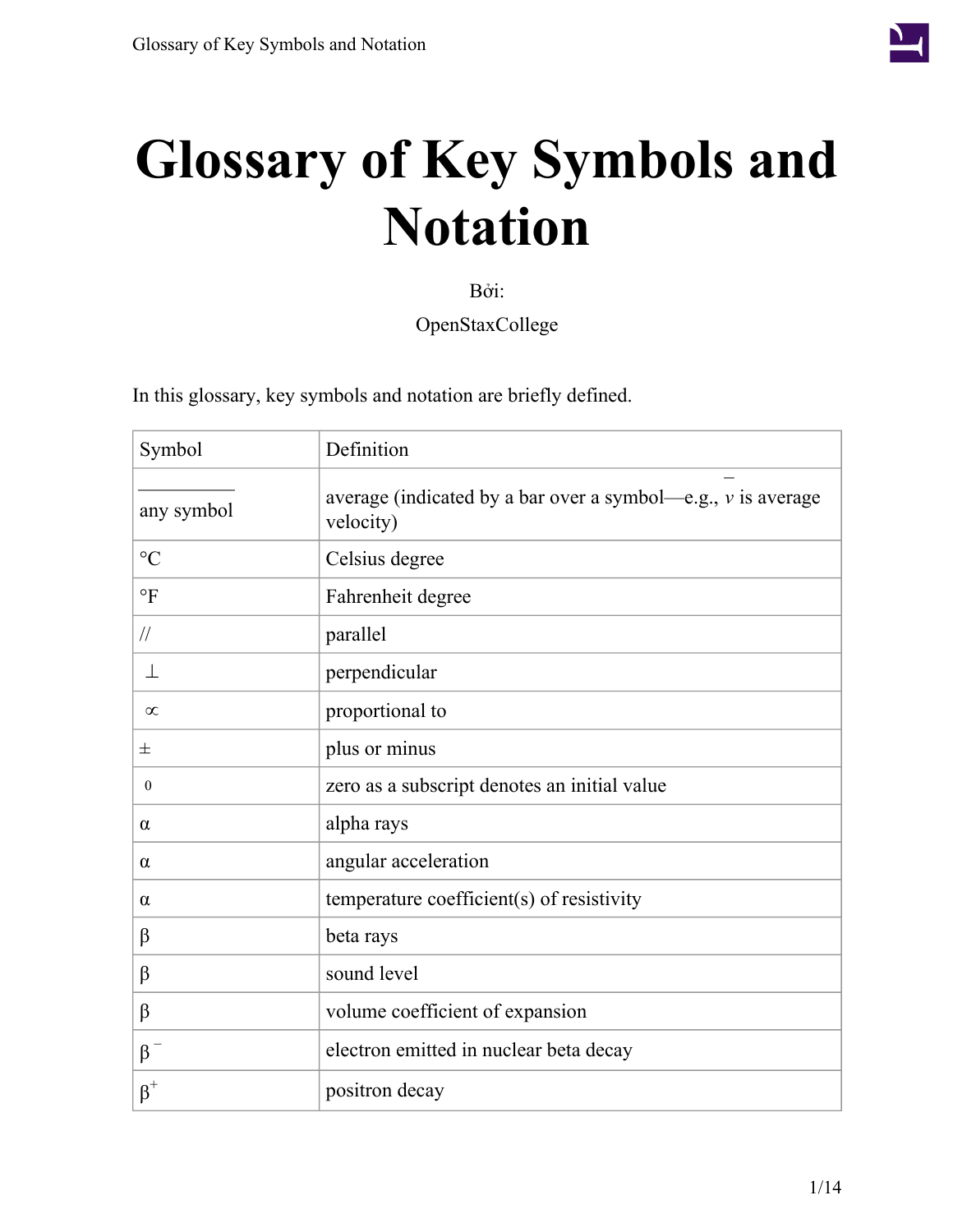| Symbol                          | Definition                                                                         |
|---------------------------------|------------------------------------------------------------------------------------|
| $\gamma$                        | gamma rays                                                                         |
| $\gamma$                        | surface tension                                                                    |
| $\gamma = 1/\sqrt{1 - v^2/c^2}$ | a constant used in relativity                                                      |
| Δ                               | change in whatever quantity follows                                                |
| $\delta$                        | uncertainty in whatever quantity follows                                           |
| $\overline{\Delta E}$           | change in energy between the initial and final orbits of an<br>electron in an atom |
| $\Delta E$                      | uncertainty in energy                                                              |
| $\Delta m$                      | difference in mass between initial and final products                              |
| $\Delta N$                      | number of decays that occur                                                        |
| $\varDelta p$                   | change in momentum                                                                 |
| $\Delta p$                      | uncertainty in momentum                                                            |
| $\Delta PE_g$                   | change in gravitational potential energy                                           |
| $\varDelta\theta$               | rotation angle                                                                     |
| $\varDelta s$                   | distance traveled along a circular path                                            |
| $\varDelta t$                   | uncertainty in time                                                                |
| $\varDelta t_0$                 | proper time as measured by an observer at rest relative to the<br>process          |
| $\Delta V$                      | potential difference                                                               |
| $\varDelta x$                   | uncertainty in position                                                            |
| $\varepsilon_0$                 | permittivity of free space                                                         |
| $\eta$                          | viscosity                                                                          |
| $\theta$                        | angle between the force vector and the displacement vector                         |
| $\theta$                        | angle between two lines                                                            |
| $\theta$                        | contact angle                                                                      |
| $\theta$                        | direction of the resultant                                                         |
| $\theta_b$                      | Brewster's angle                                                                   |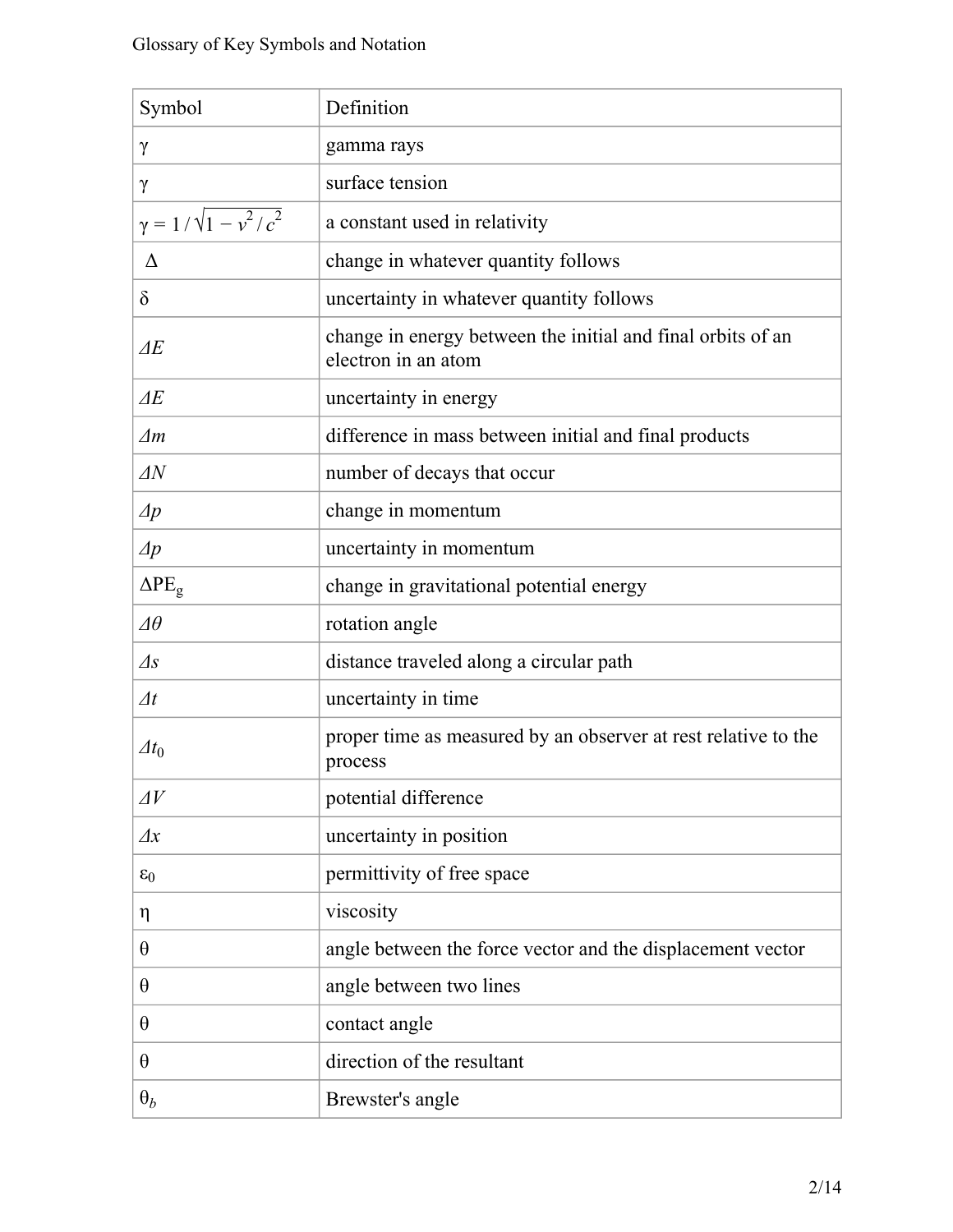| Symbol          | Definition                                                                                                          |
|-----------------|---------------------------------------------------------------------------------------------------------------------|
| $\theta_c$      | critical angle                                                                                                      |
| К               | dielectric constant                                                                                                 |
| λ               | decay constant of a nuclide                                                                                         |
| λ               | wavelength                                                                                                          |
| $\lambda_n$     | wavelength in a medium                                                                                              |
| $\mu_0$         | permeability of free space                                                                                          |
| $\mu_k$         | coefficient of kinetic friction                                                                                     |
| $\mu_{s}$       | coefficient of static friction                                                                                      |
| $v_e$           | electron neutrino                                                                                                   |
| $\pi^+$         | positive pion                                                                                                       |
| $\pi^{-}$       | negative pion                                                                                                       |
| $\pi^0$         | neutral pion                                                                                                        |
| $\rho$          | density                                                                                                             |
| $\rho_c$        | critical density, the density needed to just halt universal<br>expansion                                            |
| $\rho_{fl}$     | fluid density                                                                                                       |
| $\rho_{obj}$    | average density of an object                                                                                        |
| $\rho / \rho_w$ | specific gravity                                                                                                    |
| τ               | characteristic time constant for a resistance and inductance<br>$(RL)$ or resistance and capacitance $(RC)$ circuit |
| τ               | characteristic time for a resistor and capacitor $(RC)$ circuit                                                     |
| τ               | torque                                                                                                              |
| Y               | upsilon meson                                                                                                       |
| $\Phi$          | magnetic flux                                                                                                       |
| $\varphi$       | phase angle                                                                                                         |
| Ω               | ohm (unit)                                                                                                          |
| $\omega$        | angular velocity                                                                                                    |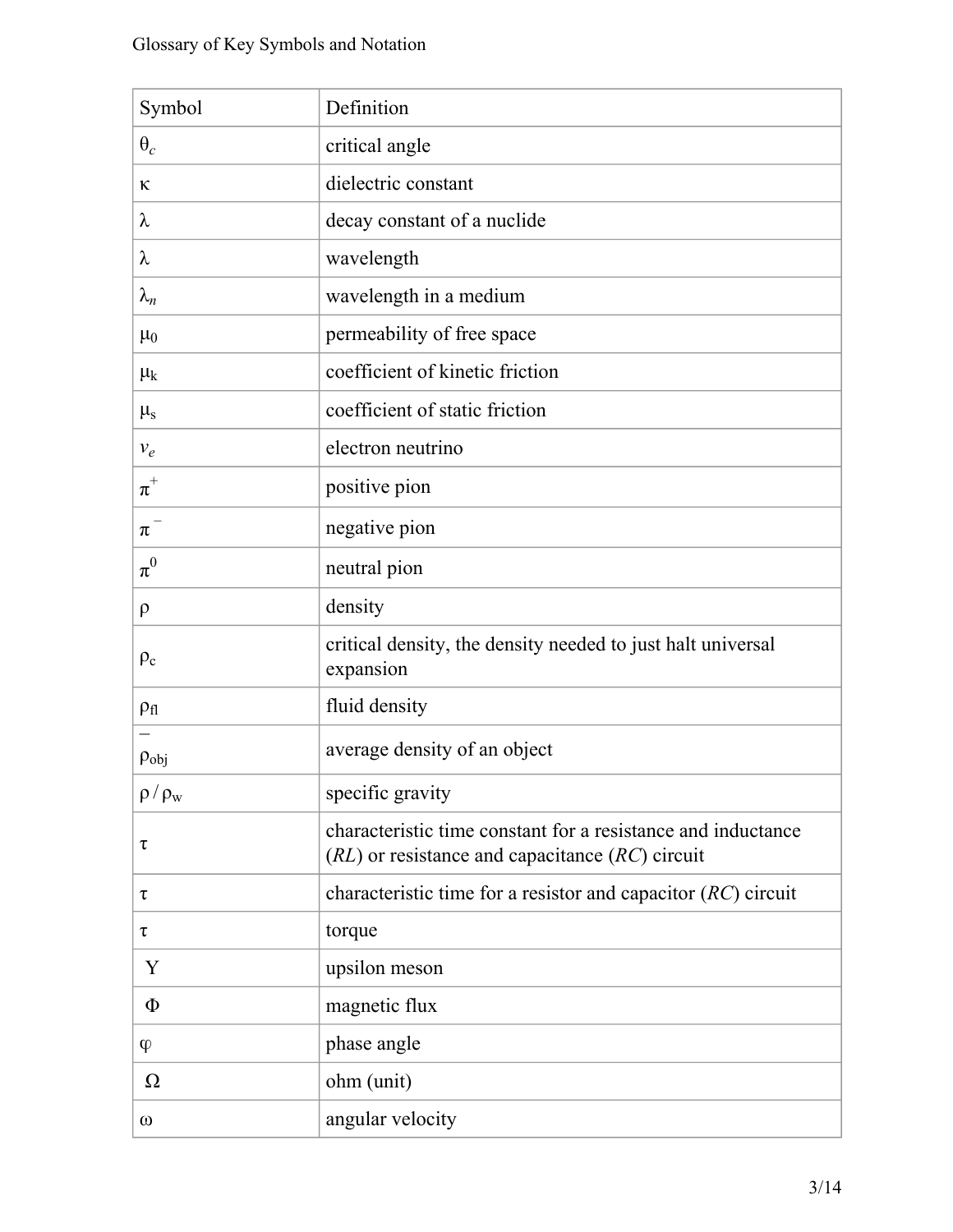| Symbol                | Definition                                                                                                               |
|-----------------------|--------------------------------------------------------------------------------------------------------------------------|
| A                     | ampere (current unit)                                                                                                    |
| $\boldsymbol{A}$      | area                                                                                                                     |
| $\boldsymbol{A}$      | cross-sectional area                                                                                                     |
| $\overline{A}$        | total number of nucleons                                                                                                 |
| $\mathfrak a$         | acceleration                                                                                                             |
| $a_{\rm B}$           | Bohr radius                                                                                                              |
| $a_{c}$               | centripetal acceleration                                                                                                 |
| $a_{t}$               | tangential acceleration                                                                                                  |
| <b>AC</b>             | alternating current                                                                                                      |
| AM                    | amplitude modulation                                                                                                     |
| atm                   | atmosphere                                                                                                               |
| B                     | baryon number                                                                                                            |
| $\boldsymbol{B}$      | blue quark color                                                                                                         |
| $\boldsymbol{B}$      | antiblue (yellow) antiquark color                                                                                        |
| b                     | quark flavor bottom or beauty                                                                                            |
| $\boldsymbol{B}$      | bulk modulus                                                                                                             |
| B                     | magnetic field strength                                                                                                  |
| $B_{int}$             | electron's intrinsic magnetic field                                                                                      |
| $B_{orb}$             | orbital magnetic field                                                                                                   |
| <b>BE</b>             | binding energy of a nucleus—it is the energy required to<br>completely disassemble it into separate protons and neutrons |
| BE/A                  | binding energy per nucleon                                                                                               |
| Bq                    | becquerel—one decay per second                                                                                           |
| $\mathcal{C}_{0}^{0}$ | capacitance (amount of charge stored per volt)                                                                           |
| $\mathcal{C}_{0}^{0}$ | coulomb (a fundamental SI unit of charge)                                                                                |
| $C_{\rm p}$           | total capacitance in parallel                                                                                            |
| $C_{\rm s}$           | total capacitance in series                                                                                              |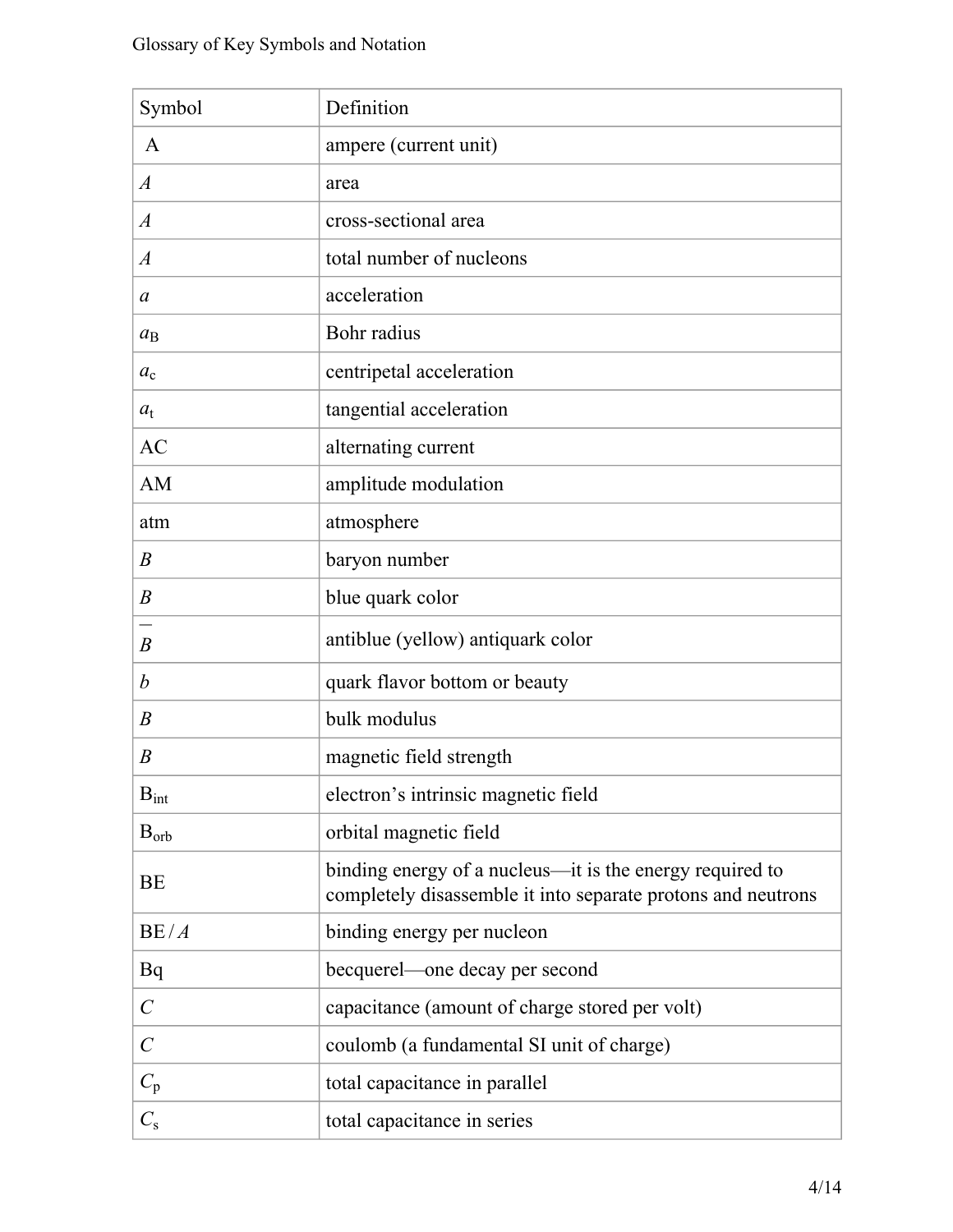| Symbol            | Definition                                                           |
|-------------------|----------------------------------------------------------------------|
| CG                | center of gravity                                                    |
| <b>CM</b>         | center of mass                                                       |
| $\mathcal{C}$     | quark flavor charm                                                   |
| $\mathcal C$      | specific heat                                                        |
| $\mathcal C$      | speed of light                                                       |
| Cal               | kilocalorie                                                          |
| cal               | calorie                                                              |
| COP <sub>hp</sub> | heat pump's coefficient of performance                               |
| $COP_{ref}$       | coefficient of performance for refrigerators and air<br>conditioners |
| $\cos \theta$     | cosine                                                               |
| $\cot \theta$     | cotangent                                                            |
| $csc \theta$      | cosecant                                                             |
| D                 | diffusion constant                                                   |
| $\overline{d}$    | displacement                                                         |
| $\overline{d}$    | quark flavor down                                                    |
| dB                | decibel                                                              |
| $d_i$             | distance of an image from the center of a lens                       |
| $d_0$             | distance of an object from the center of a lens                      |
| DC                | direct current                                                       |
| E                 | electric field strength                                              |
| S                 | emf (voltage) or Hall electromotive force                            |
| emf               | electromotive force                                                  |
| E                 | energy of a single photon                                            |
| E                 | nuclear reaction energy                                              |
| E                 | relativistic total energy                                            |
| E                 | total energy                                                         |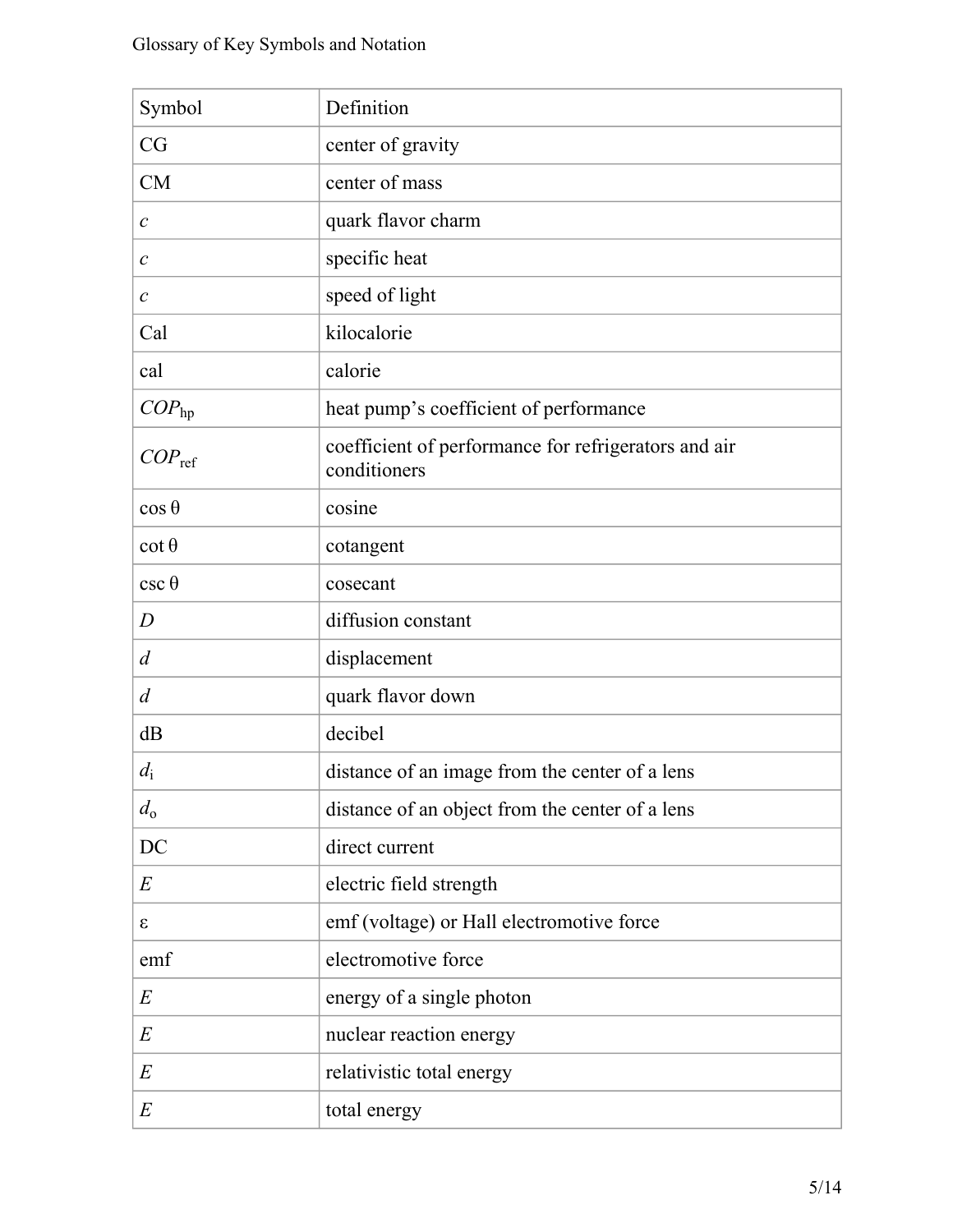| Symbol           | Definition                                                       |
|------------------|------------------------------------------------------------------|
| $E_0$            | ground state energy for hydrogen                                 |
| $E_0$            | rest energy                                                      |
| EC               | electron capture                                                 |
| $E_{\rm cap}$    | energy stored in a capacitor                                     |
| Eff              | efficiency—the useful work output divided by the energy<br>input |
| $Eff_C$          | Carnot efficiency                                                |
| $E_{\rm in}$     | energy consumed (food digested in humans)                        |
| $E_{\rm ind}$    | energy stored in an inductor                                     |
| $E_{\text{out}}$ | energy output                                                    |
| $\epsilon$       | emissivity of an object                                          |
| $e^+$            | antielectron or positron                                         |
| eV               | electron volt                                                    |
| F                | farad (unit of capacitance, a coulomb per volt)                  |
| F                | focal point of a lens                                            |
| F                | force                                                            |
| $\overline{F}$   | magnitude of a force                                             |
| $\overline{F}$   | restoring force                                                  |
| $F_{\rm B}$      | buoyant force                                                    |
| $F_{\rm c}$      | centripetal force                                                |
| $F_{\rm i}$      | force input                                                      |
| $F_{net}$        | net force                                                        |
| $F_{\rm o}$      | force output                                                     |
| ${\rm FM}$       | frequency modulation                                             |
| $\int$           | focal length                                                     |
|                  | frequency                                                        |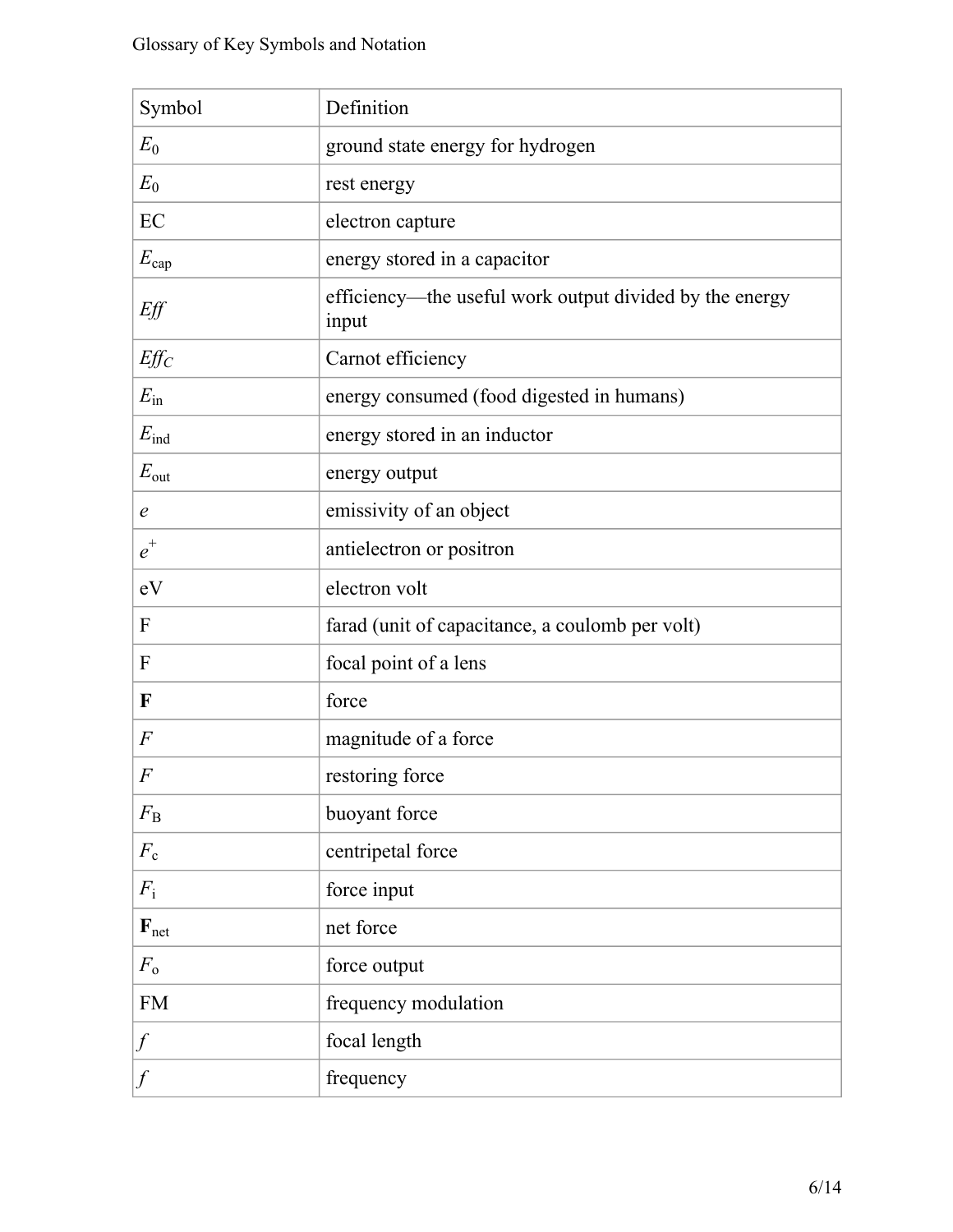| Symbol           | Definition                                                                              |
|------------------|-----------------------------------------------------------------------------------------|
| $f_0$            | resonant frequency of a resistance, inductance, and<br>capacitance (RLC) series circuit |
| $f_0$            | threshold frequency for a particular material (photoelectric<br>effect)                 |
| $f_1$            | fundamental                                                                             |
| $f_2$            | first overtone                                                                          |
| $f_3$            | second overtone                                                                         |
| $f_{\rm B}$      | beat frequency                                                                          |
| $f_{\rm k}$      | magnitude of kinetic friction                                                           |
| $f_{\rm s}$      | magnitude of static friction                                                            |
| G                | gravitational constant                                                                  |
| $\overline{G}$   | green quark color                                                                       |
| $\overline{G}$   | antigreen (magenta) antiquark color                                                     |
| g                | acceleration due to gravity                                                             |
| g                | gluons (carrier particles for strong nuclear force)                                     |
| h                | change in vertical position                                                             |
| h                | height above some reference point                                                       |
| h                | maximum height of a projectile                                                          |
| $\boldsymbol{h}$ | Planck's constant                                                                       |
| hf               | photon energy                                                                           |
| $h_i$            | height of the image                                                                     |
| $h_{\rm o}$      | height of the object                                                                    |
| $\boldsymbol{I}$ | electric current                                                                        |
| $\boldsymbol{I}$ | intensity                                                                               |
| I                | intensity of a transmitted wave                                                         |
| I                | moment of inertia (also called rotational inertia)                                      |
| $I_0$            | intensity of a polarized wave before passing through a filter                           |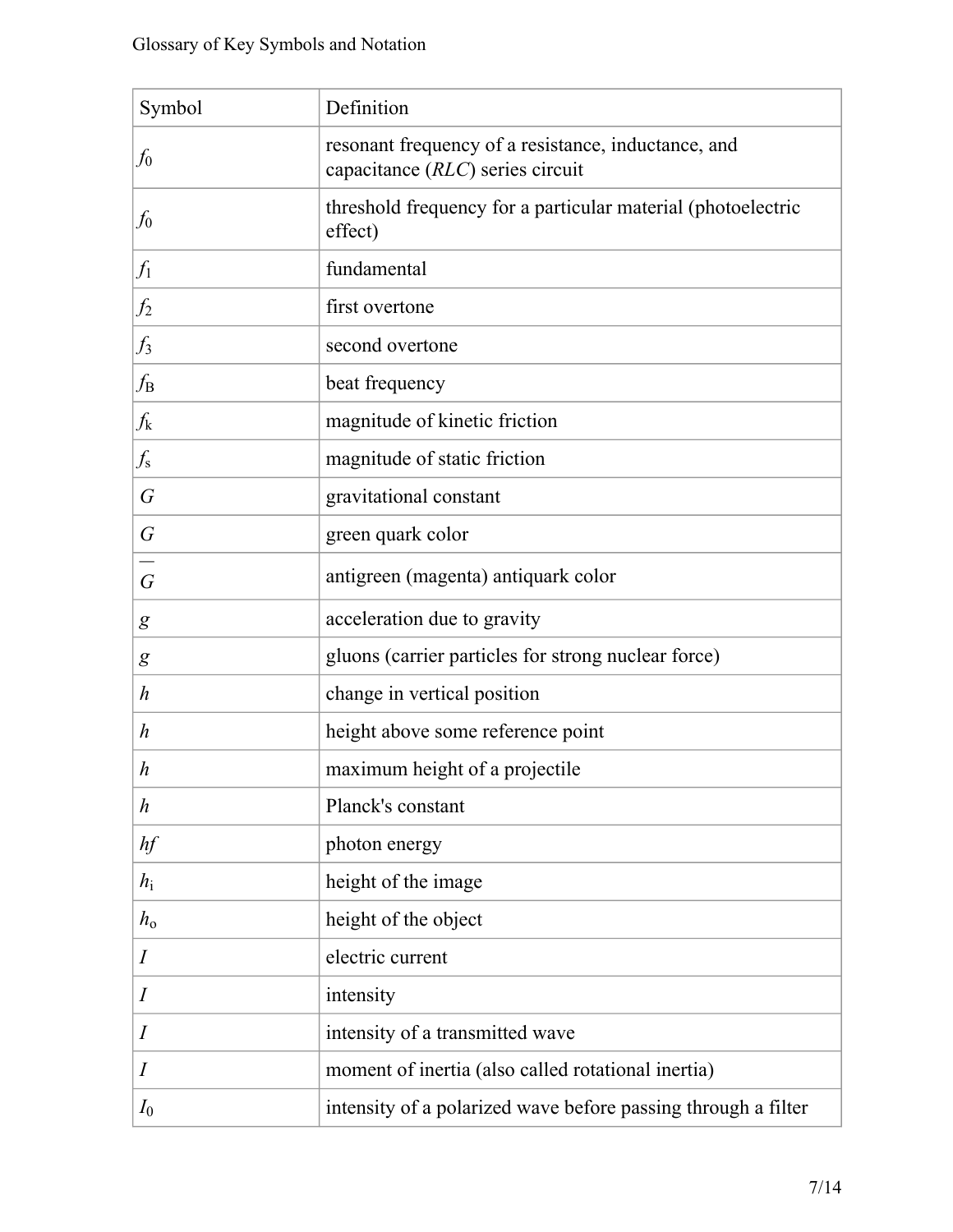| Symbol           | Definition                                                                                    |
|------------------|-----------------------------------------------------------------------------------------------|
| $I_{\text{ave}}$ | average intensity for a continuous sinusoidal electromagnetic<br>wave                         |
| $I_{\rm rms}$    | average current                                                                               |
| J                | joule                                                                                         |
| $J/\Psi$         | Joules/psi meson                                                                              |
| K                | kelvin                                                                                        |
| $\boldsymbol{k}$ | Boltzmann constant                                                                            |
| $\boldsymbol{k}$ | force constant of a spring                                                                    |
| $K_{\alpha}$     | x rays created when an electron falls into an $n = 1$ shell<br>vacancy from the $n = 3$ shell |
| $K_{\beta}$      | x rays created when an electron falls into an $n = 2$ shell<br>vacancy from the $n = 3$ shell |
| kcal             | kilocalorie                                                                                   |
| <b>KE</b>        | translational kinetic energy                                                                  |
| KE+PE            | mechanical energy                                                                             |
| $KE_e$           | kinetic energy of an ejected electron                                                         |
| $KE_{rel}$       | relativistic kinetic energy                                                                   |
| $KE_{rot}$       | rotational kinetic energy                                                                     |
| <b>KE</b>        | thermal energy                                                                                |
| kg               | kilogram (a fundamental SI unit of mass)                                                      |
| L                | angular momentum                                                                              |
| L                | liter                                                                                         |
| L                | magnitude of angular momentum                                                                 |
| L                | self-inductance                                                                               |
| $\ell$           | angular momentum quantum number                                                               |
| $L_{\alpha}$     | x rays created when an electron falls into an $n = 2$ shell from<br>the $n = 3$ shell         |
| $L_e$            | electron total family number                                                                  |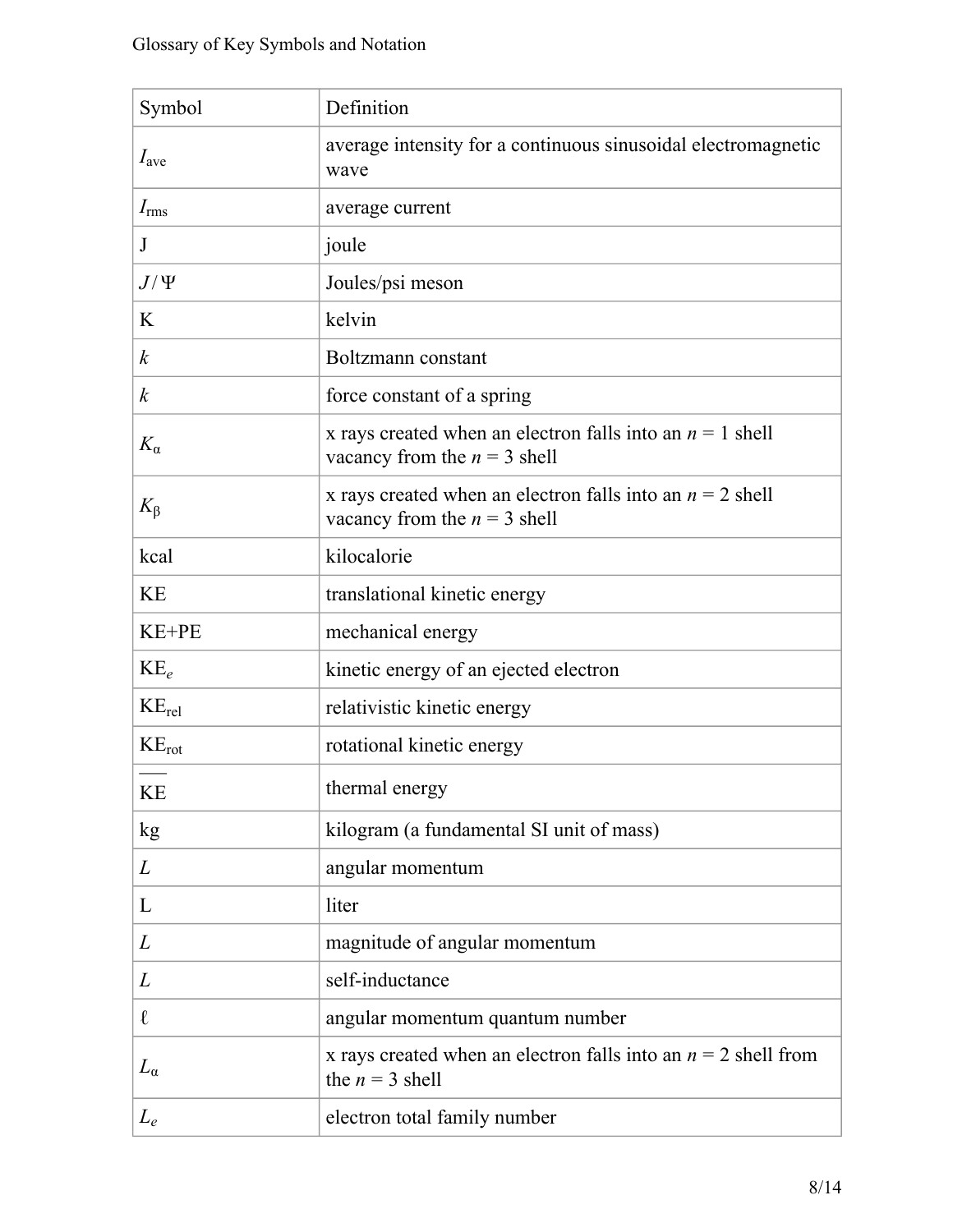| Symbol           | Definition                                                                  |
|------------------|-----------------------------------------------------------------------------|
| $L_{\mu}$        | muon family total number                                                    |
| $L_{\tau}$       | tau family total number                                                     |
| $L_{\rm f}$      | heat of fusion                                                              |
| $L_f$ and $L_v$  | latent heat coefficients                                                    |
| $L_{orb}$        | orbital angular momentum                                                    |
| $L_{\rm s}$      | heat of sublimation                                                         |
| $L_{\rm v}$      | heat of vaporization                                                        |
| $L_{\rm{z}}$     | z - component of the angular momentum                                       |
| $\,M$            | angular magnification                                                       |
| $\boldsymbol{M}$ | mutual inductance                                                           |
| m                | indicates metastable state                                                  |
| m                | magnification                                                               |
| m                | mass                                                                        |
| $\boldsymbol{m}$ | mass of an object as measured by a person at rest relative to<br>the object |
| m                | meter (a fundamental SI unit of length)                                     |
| m                | order of interference                                                       |
| m                | overall magnification (product of the individual<br>magnifications)         |
| m(AX)            | atomic mass of a nuclide                                                    |
| MA               | mechanical advantage                                                        |
| $m_{\rm e}$      | magnification of the eyepiece                                               |
| $m_e$            | mass of the electron                                                        |
| $m_{\ell}$       | angular momentum projection quantum number                                  |
| $m_n$            | mass of a neutron                                                           |
| $m_{\rm o}$      | magnification of the objective lens                                         |
| mol              | mole                                                                        |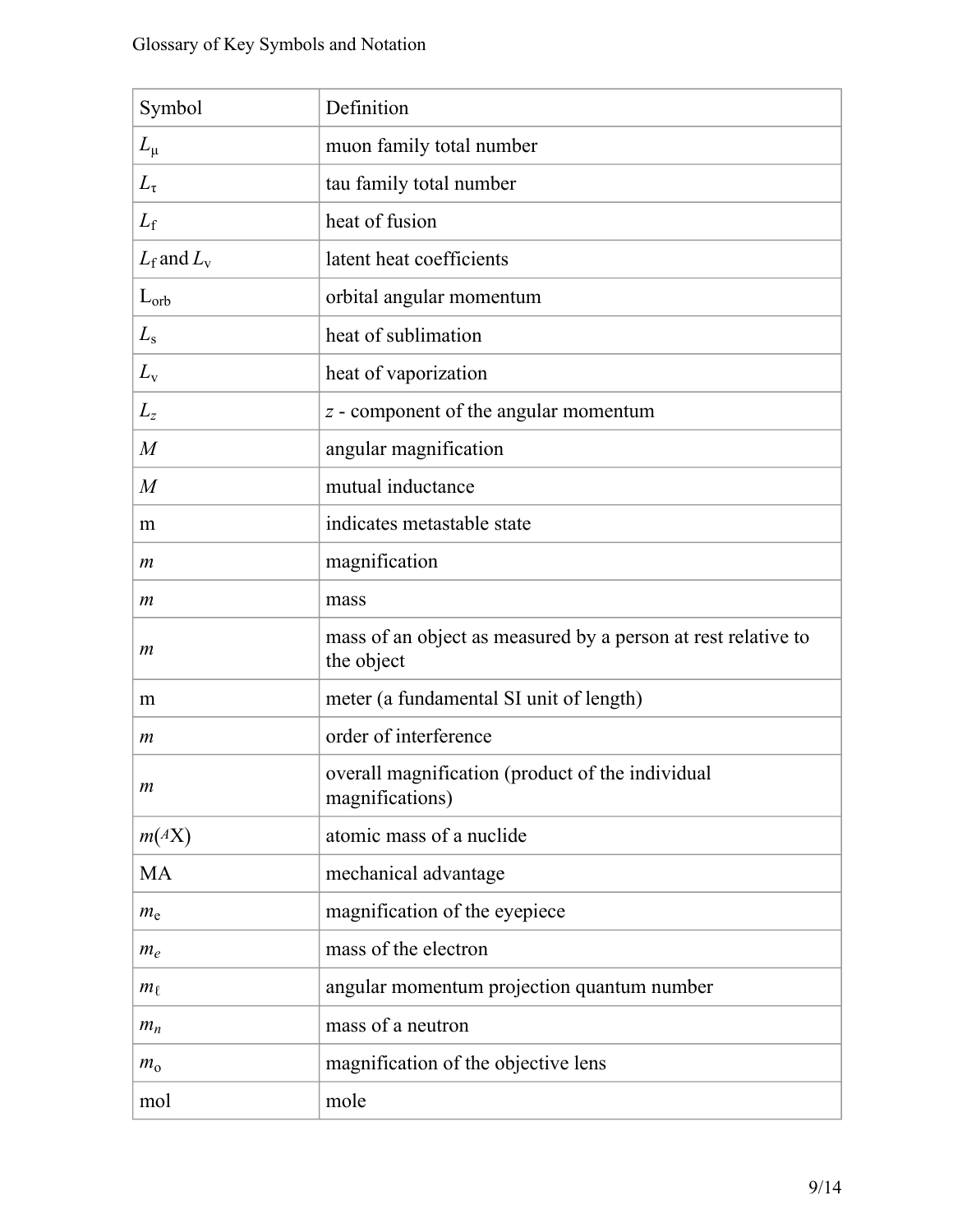| Symbol                    | Definition                               |
|---------------------------|------------------------------------------|
| $m_p$                     | mass of a proton                         |
| $m_{\rm s}$               | spin projection quantum number           |
| $\mathcal N$              | magnitude of the normal force            |
| N                         | newton                                   |
| N                         | normal force                             |
| $\overline{N}$            | number of neutrons                       |
| n                         | index of refraction                      |
| n                         | number of free charges per unit volume   |
| $N_{\rm A}$               | Avogadro's number                        |
| $N_{\rm r}$               | Reynolds number                          |
| $N \cdot m$               | newton-meter (work-energy unit)          |
| $N \cdot m$               | newtons times meters (SI unit of torque) |
| <b>OE</b>                 | other energy                             |
| $\boldsymbol{P}$          | power                                    |
| $\overline{P}$            | power of a lens                          |
| $\boldsymbol{P}$          | pressure                                 |
| p                         | momentum                                 |
| $\,p$                     | momentum magnitude                       |
| $\boldsymbol{p}$          | relativistic momentum                    |
| $\mathbf{p}_{\text{tot}}$ | total momentum                           |
| $\mathbf{p}_{\text{tot}}$ | total momentum some time later           |
| $P_{\rm abs}$             | absolute pressure                        |
| $P_{\rm atm}$             | atmospheric pressure                     |
| $P_{\rm atm}$             | standard atmospheric pressure            |
| PE                        | potential energy                         |
| PE <sub>el</sub>          | elastic potential energy                 |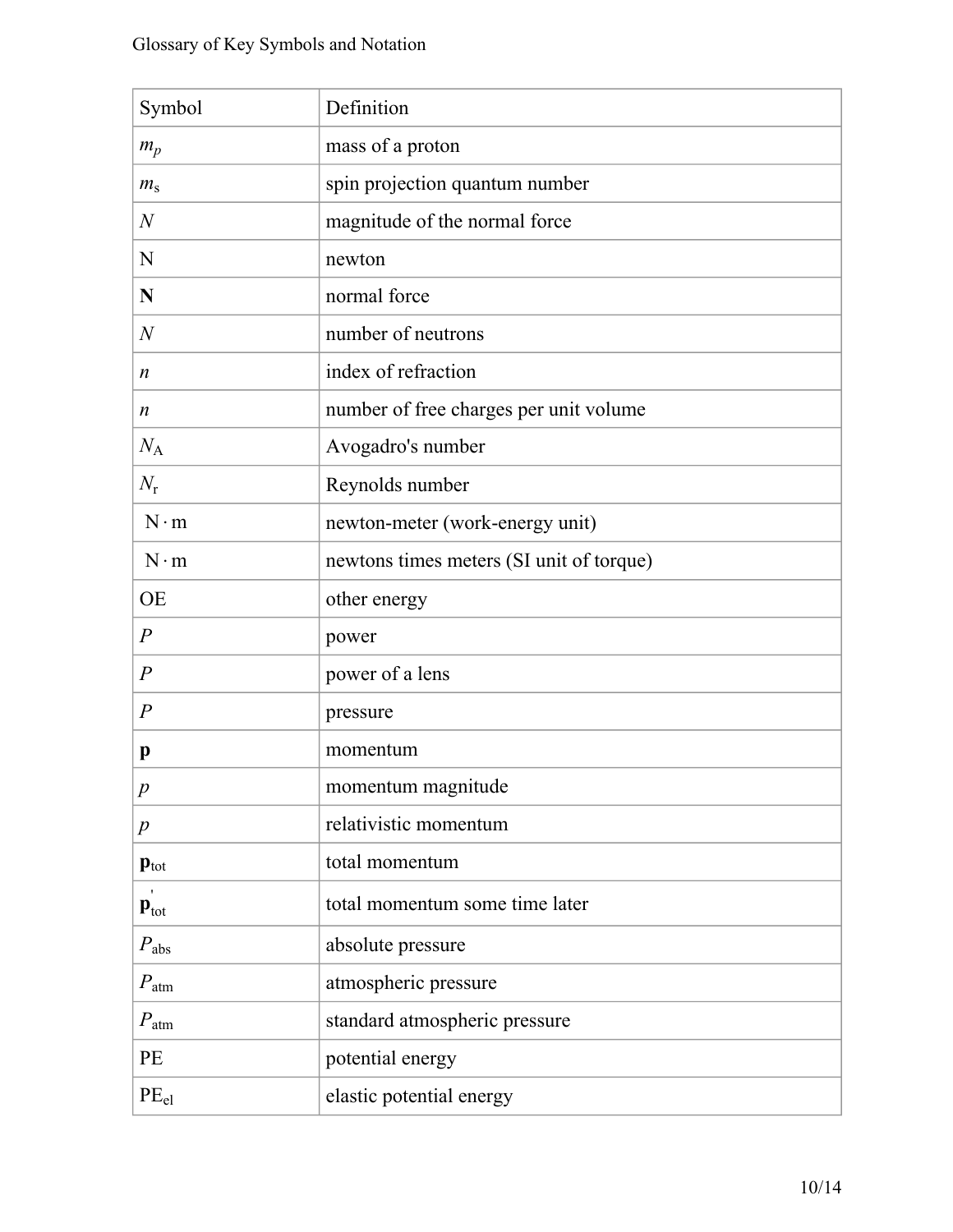| Symbol               | Definition                                                                 |
|----------------------|----------------------------------------------------------------------------|
| PE <sub>elec</sub>   | electric potential energy                                                  |
| PE <sub>s</sub>      | potential energy of a spring                                               |
| $P_{\rm g}$          | gauge pressure                                                             |
| $P_{\text{in}}$      | power consumption or input                                                 |
| $P_{\text{out}}$     | useful power output going into useful work or a desired, form<br>of energy |
| $\varrho$            | latent heat                                                                |
| $\overline{\varrho}$ | net heat transferred into a system                                         |
| $\varrho$            | flow rate—volume per unit time flowing past a point                        |
| $+Q$                 | positive charge                                                            |
| $-Q$                 | negative charge                                                            |
| q                    | electron charge                                                            |
| $q_p$                | charge of a proton                                                         |
| q                    | test charge                                                                |
| QF                   | quality factor                                                             |
| $\boldsymbol{R}$     | activity, the rate of decay                                                |
| $\boldsymbol{R}$     | radius of curvature of a spherical mirror                                  |
| $\boldsymbol{R}$     | red quark color                                                            |
| $\boldsymbol{R}$     | antired (cyan) quark color                                                 |
| $\boldsymbol{R}$     | resistance                                                                 |
| $\mathbf R$          | resultant or total displacement                                            |
| $\boldsymbol{R}$     | Rydberg constant                                                           |
| $\boldsymbol{R}$     | universal gas constant                                                     |
| r                    | distance from pivot point to the point where a force is applied            |
| r                    | internal resistance                                                        |
| $r_{\perp}$          | perpendicular lever arm                                                    |
| r                    | radius of a nucleus                                                        |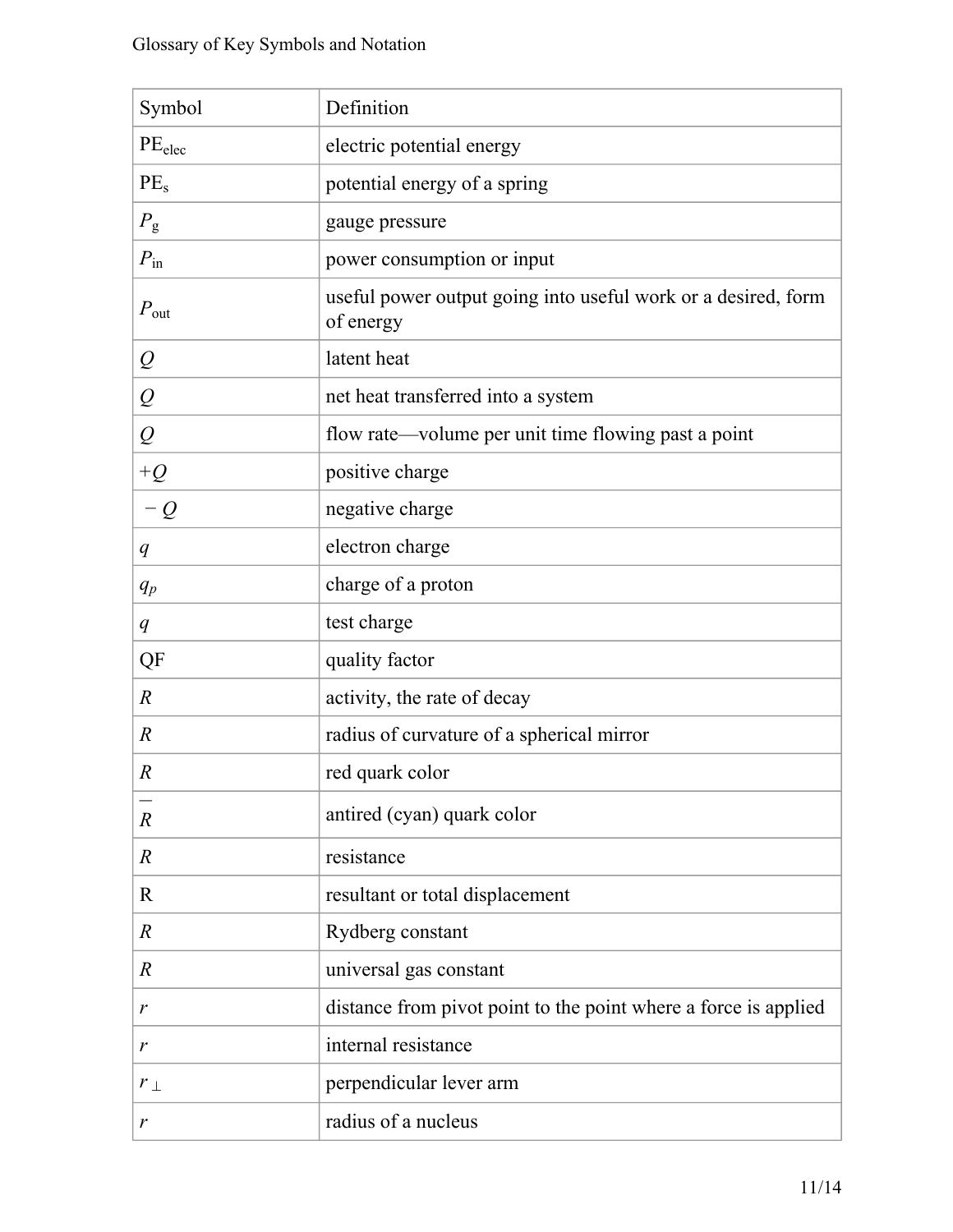| Symbol           | Definition                                                  |
|------------------|-------------------------------------------------------------|
| r                | radius of curvature                                         |
| r                | resistivity                                                 |
| r or rad         | radiation dose unit                                         |
| rem              | roentgen equivalent man                                     |
| rad              | radian                                                      |
| <b>RBE</b>       | relative biological effectiveness                           |
| RC               | resistor and capacitor circuit                              |
| rms              | root mean square                                            |
| $r_n$            | radius of the <i>n</i> th H-atom orbit                      |
| $R_{\rm p}$      | total resistance of a parallel connection                   |
| $R_{\rm s}$      | total resistance of a series connection                     |
| $R_{\rm s}$      | Schwarzschild radius                                        |
| S                | entropy                                                     |
| S                | intrinsic spin (intrinsic angular momentum)                 |
| $\overline{S}$   | magnitude of the intrinsic (internal) spin angular momentum |
| $\overline{S}$   | shear modulus                                               |
| S                | strangeness quantum number                                  |
| S                | quark flavor strange                                        |
| ${\bf S}$        | second (fundamental SI unit of time)                        |
| $\boldsymbol{S}$ | spin quantum number                                         |
| $\mathbf S$      | total displacement                                          |
| $\sec \theta$    | secant                                                      |
| $\sin \theta$    | sine                                                        |
| $S_z$            | z-component of spin angular momentum                        |
| T                | period—time to complete one oscillation                     |
| $\boldsymbol{T}$ | temperature                                                 |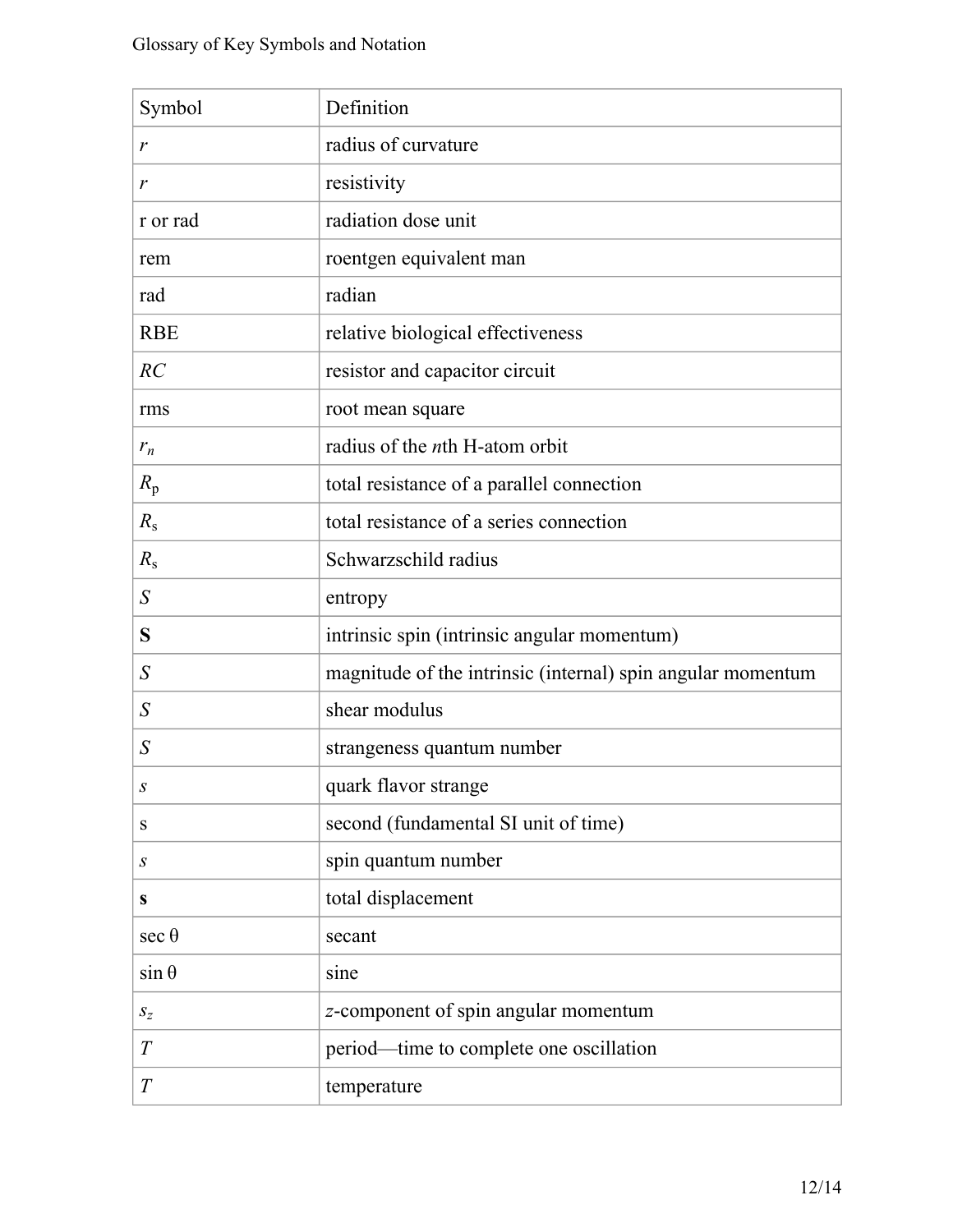| Symbol                    | Definition                                                                          |
|---------------------------|-------------------------------------------------------------------------------------|
| $T_{\rm c}$               | critical temperature—temperature below which a material<br>becomes a superconductor |
| T                         | tension                                                                             |
| T                         | tesla (magnetic field strength $B$ )                                                |
| $\boldsymbol{t}$          | quark flavor top or truth                                                           |
| t                         | time                                                                                |
| $t_{1/2}$                 | half-life—the time in which half of the original nuclei decay                       |
| $\tan \theta$             | tangent                                                                             |
| $\mathcal{U}$             | internal energy                                                                     |
| $\boldsymbol{u}$          | quark flavor up                                                                     |
| u                         | unified atomic mass unit                                                            |
| u                         | velocity of an object relative to an observer                                       |
| $\pmb{\cdot}$<br>u        | velocity relative to another observer                                               |
| $\boldsymbol{V}$          | electric potential                                                                  |
| $\boldsymbol{V}$          | terminal voltage                                                                    |
| V                         | volt (unit)                                                                         |
| V                         | volume                                                                              |
| V                         | relative velocity between two observers                                             |
| $\mathcal V$              | speed of light in a material                                                        |
| V                         | velocity                                                                            |
| $\mathbf{v}$              | average fluid velocity                                                              |
| $V_{\rm B} - V_{\rm A}$   | change in potential                                                                 |
| $\mathbf{v}_d$            | drift velocity                                                                      |
| $V_{\rm p}$               | transformer input voltage                                                           |
| $V_{\rm rms}$             | rms voltage                                                                         |
| $V_{\rm s}$               | transformer output voltage                                                          |
| $\mathbf{v}_{\text{tot}}$ | total velocity                                                                      |